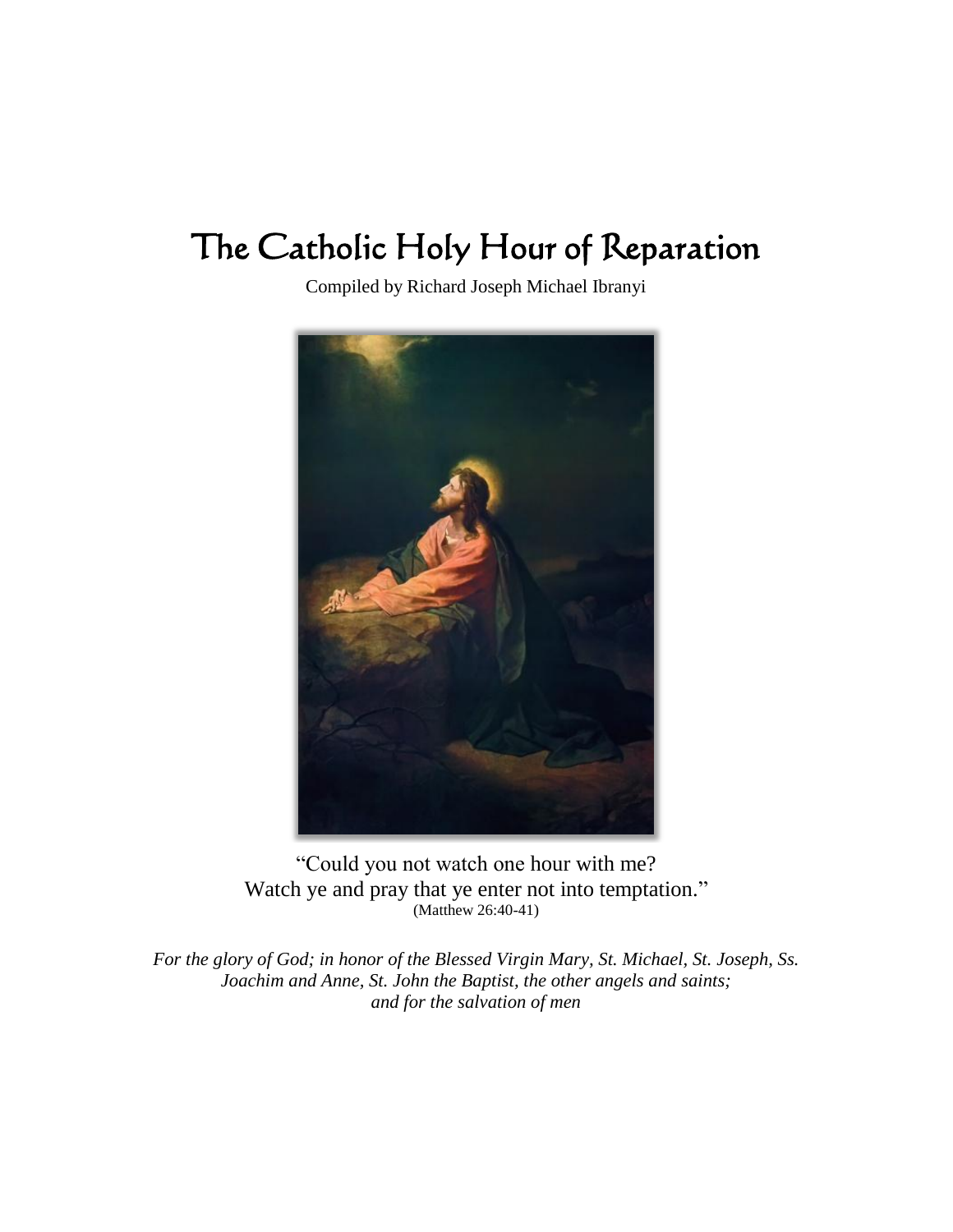Original version: 2/2022; Current version: 2/2022

**Mary's Little Remnant** 302 East Joffre St. Truth or Consequences, New Mexico 87901-2878, USA Website: [www.JohnTheBaptist.us](http://www.johnthebaptist.us/)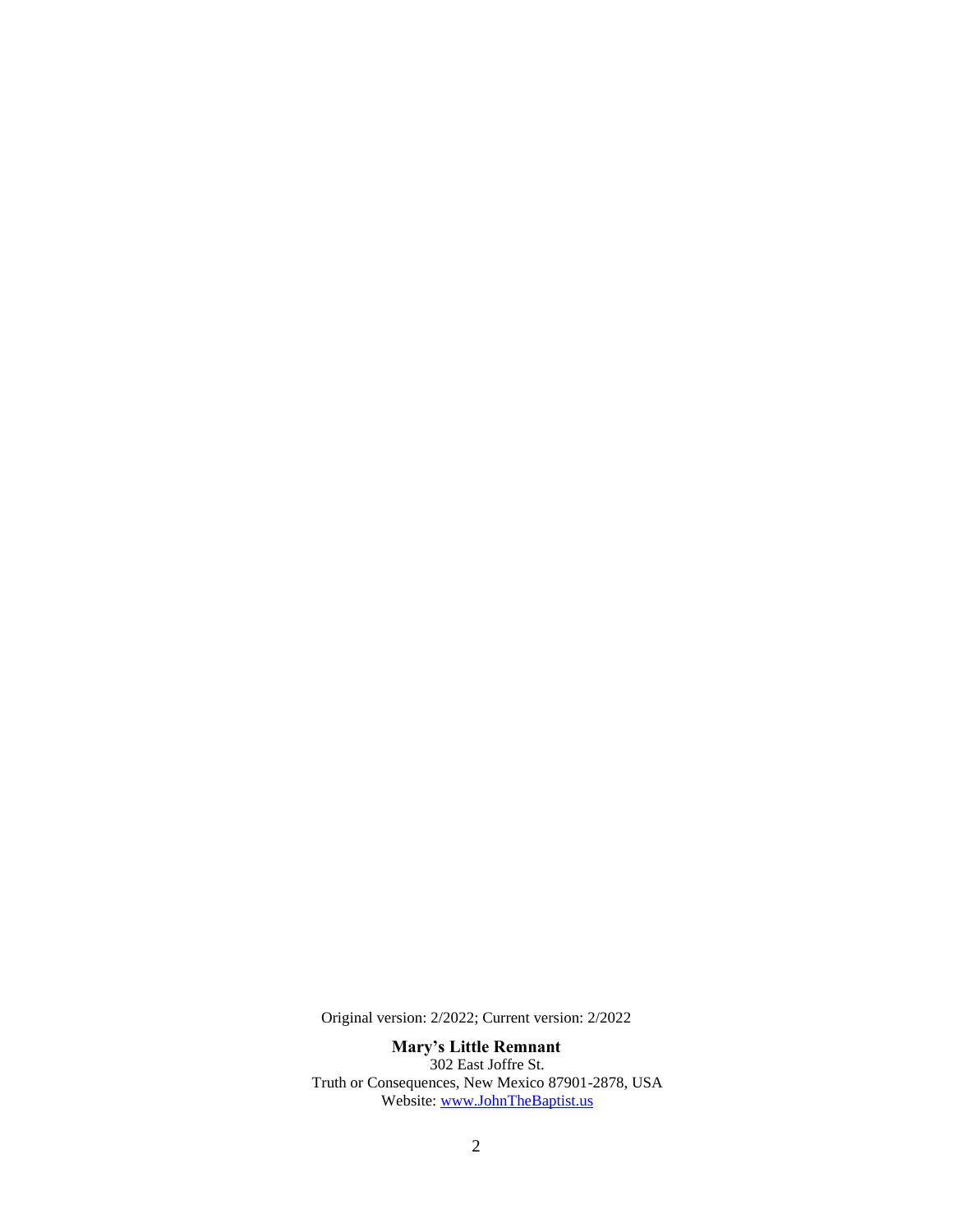*When recited as a group: Unless otherwise noted, the leader announces prayer titles and begins all prayers and invocations (short prayers in italics); the leader (L) and responders (R) alternate at each asterisk (\*); and sections labeled "All" are said together.*

#### KNEEL

All:  $\overline{\Phi}$  In the name of the Father, and of the Son, and of the Holy Spirit. Amen.

## *Here make the following intention for the Holy Hour.*

We offer up this holy hour to make reparation for all the blasphemes against the Lord our God, the Most Blessed and Holy Trinity, God the Father, God the Son, and God the Holy Spirit; and then for all the blasphemes against the Blessed Virgin Mary, the saints, the Holy Catholic Church, and the Holy Catholic Faith. And we offer this holy hour for Catholics, the suffering souls in Purgatory, the conversion of unbelievers, and for our daily intentions.

**All (sing):** *O Sacrament most holy, O Sacrament divine! All praise and all thanksgiving be every moment thine!*

## **Prayer to the Holy Spirit**

**All:** Come, O Holy Spirit, fill the hearts of thy faithful and kindle in them the fire of thy love. Send forth thy Spirit and they shall be sanctified, and thou shalt renew the face of the earth.

LET US PRAY: O God, who by the light of the Holy Spirit didst instruct the hearts of the faithful, grant that by the same Spirit we may be truly wise and ever rejoice in his consolation. Through Christ our Lord. Amen.

*Heart of Jesus,\* I put my trust in thee!*

## **Act of Contrition**

**All:** O my God, I am heartily sorry for having offended thee; and I detest all my sins because I dread the loss of heaven and the pains of hell, but most of all because they offend thee, my God, who art all good and deserving of all my love. I firmly resolve, with the help of thy grace, to confess my sins, to do works of satisfaction, and to amend my life. Amen.

*O Jesus in the Blessed Sacrament,\* have mercy on us!*

## **[Spiritual Communion]**

**All:** My Jesus, I believe that thou art really present in the most Blessed Sacrament of the Altar. I love thee above everything else, and I long to receive thee into my soul. I cannot now receive thee in Holy Communion, but I beg thee to come to me at least spiritually. I embrace thee as already there and unite myself entirely to thee. Grant that I may never be separated from thee!

*I adore thee every moment,\* O living Bread from heaven, great Sacrament!*

## **Offering of the Holy Hour**

**L:** My sweet Jesus, I desire to spend this hour with thee, to console thee, and to make some reparation by the love of my poor heart for the agony thou didst suffer in Gethsemane. *\** In that lone hour thou wast forsaken; and the creatures whom thou didst create to love

thee, loved thee not. \* The weight of all our sins, and mine as well, pressed on thee; and for the sorrow which I caused thee then by my sins, I will endeavor to repay thee now by my love. \* Strengthen it, my Jesus, that it may in some small measure give thee consolation.

*Sacred Heart of Jesus, strengthened in thine agony by an angel, \* comfort us in our agony.*

## **Opening Prayer to the Blessed Sacrament**

**L:** My Lord Jesus Christ, it is thy great love for men that keeps thee day and night in this Sacrament, full of pity and love, expecting, inviting, and welcoming those who visit thee in Catholic churches. I believe that thou art really present in the Sacrament of the Altar. \* From the depths of my heart, I adore thee and I thank thee for the many graces thou hast given me, especially for the gift of thyself in this Sacrament, for the gift of thy holy Mother as my intercessor, and for the privilege of visiting thee in this church. \*

I now speak to thy most loving heart with a threefold intention: to thank thee for the great gift of thyself, to atone for all the insults which thy enemies heap upon thee in this Sacrament, and to adore thee wherever thy Eucharistic presence is dishonored or forgotten. \*

My Jesus, I love thee with my whole heart. I am very sorry for my ingratitude to thy infinite goodness. I now resolve, with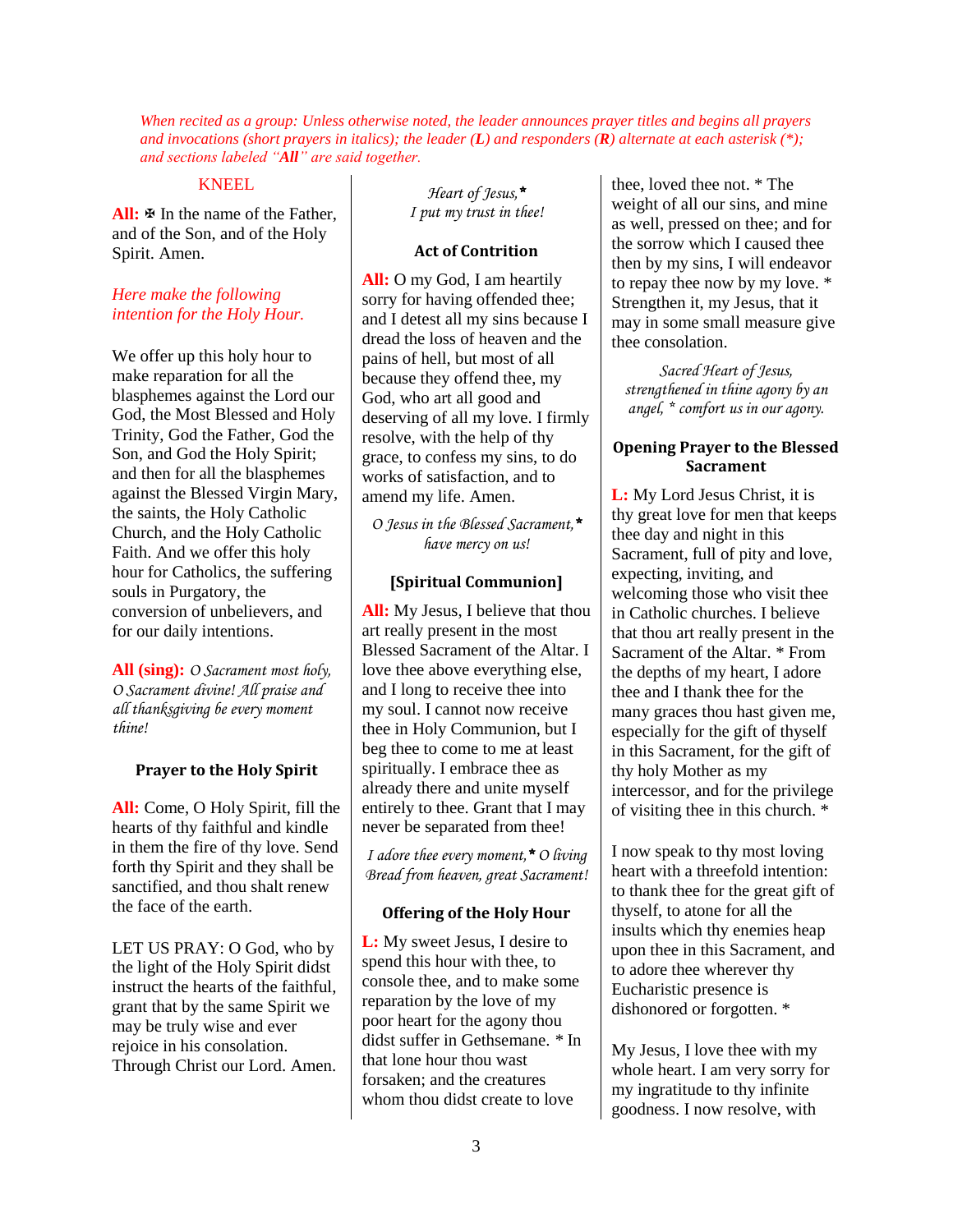the help of thy grace, never to offend thee again. \* And sinful as I am, I consecrate to thee my entire self, my whole will, my affections, my desires, and all that I have. \* From now on do with me and mine as thou pleasest. I ask for and desire only thy love, final perseverance, and the grace always to do thy holy will. \*

I implore thee to intercede for sinners [and also for the souls in purgatory, especially for those who were most devoted to the Blessed Sacrament and thy holy Mother]. \* And lastly, my dear Savior, I unite all my desires with the desires of thy most loving heart. Thus united, I present them to thy eternal Father and beg him in thy name and for love of thee to hear and answer them. Amen.

*Jesus, meek and humble of heart,\* make our hearts like unto thine.* 

## **Act of Faith**

**L:** O my God, I firmly believe all the sacred truths which thy Holy Catholic Church believes and teaches \* because thou hast revealed them, who canst neither lie nor be deceived.

## **Act of Hope**

**L:** O my God, relying on thy infinite goodness and promises, I hope to obtain pardon of my sins, the assistance of thy grace, and life everlasting, \* through the merits of Jesus Christ, our Lord and Savior.

## **Act of Charity**

**L:** O my God, I love thee above all things with my whole heart and soul because thou art all

good and worthy of all love. \* I love my neighbor as myself for the love of thee. I forgive all who have injured me and ask pardon of all whom I have injured.

*Jesus, I live for thee; Jesus, I die for thee; \* Jesus, I am thine in life and in death. Amen.* 

## **Act of Love**

**L:** O good and merciful Savior, it is the desire of my heart to return thee love for love. My greatest sorrow is that thou art not loved by all men, and in particular that my heart is so cold, so selfish, so ungrateful. \* Deeply sensible of my own weakness and poverty, I trust that thy grace will enable me to offer thee an act of pure love. \* And I wish to offer thee this act of love in reparation for the coldness and neglect thy creatures show thee in the sacrament of thy love. \* O Jesus, my sovereign good, I love thee, not for the sake of the reward which thou hast promised to those who love thee, but purely for thyself. \* I love thee above all things that can be loved, above all pleasures, and in fine above myself, professing in the presence of heaven and earth that I will live and die purely and simply in thy holy love, \* and that if to love thee thus I must endure persecution and suffering, I am perfectly satisfied, and I will ever say with St. Paul: "Nothing shall separate me from the love of Christ." \*

O Jesus, supreme Master of our hearts, I love thee, I adore thee, I praise thee, I thank thee because I am now all thine own. \* Rule over me and transform my soul

into the likeness of thyself so that it may praise and glorify thee forever in the abode of the saints. Amen.

> *Sweet heart of Jesus,\* have mercy on us and on non-Catholics.*

## **Prayer to Christ the King**

**L:** O Christ Jesus, I acknowledge thee King of the universe. All that thou hast created has been created for thee. Make full use of thy rights over me. \* I renew the promises I made in baptism when I renounced Satan and all his pomps and works, and I promise to live a good Christian life. \* And especially I undertake to help, to the extent of my means, to secure the triumph of the rights of God and of thy Church. \* Divine heart of Jesus, I offer thee my efforts to obtain that all hearts may acknowledge thy sacred royalty and that the kingdom of thy peace may be established throughout the entire world. Amen.

*Jesus, King and center of our hearts,\* through the advent of thy kingdom, grant us peace.*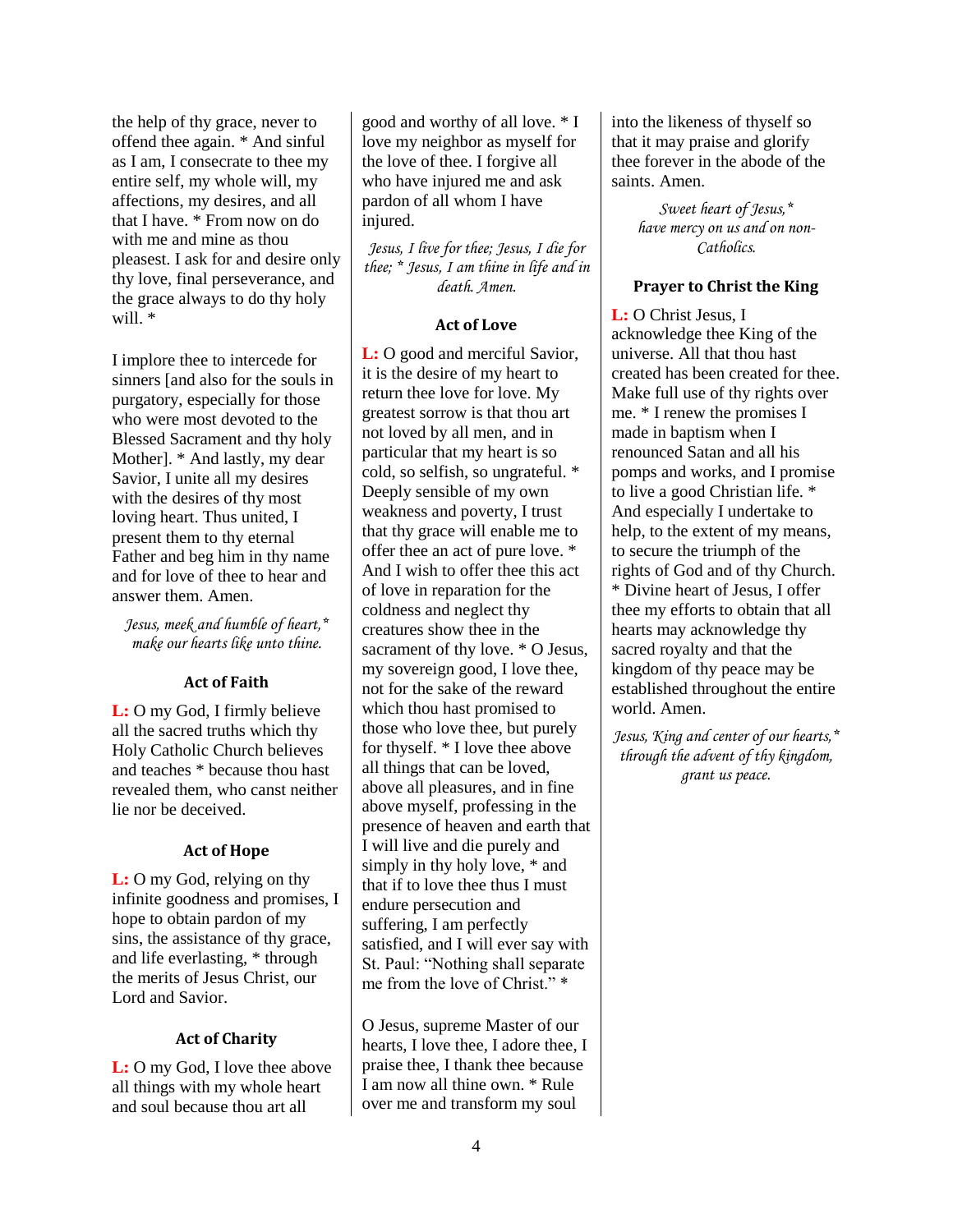## **Litany of the Sacred Heart of Jesus**



Lord, have mercy on us. *Christ, have mercy on us.* Lord, have mercy on us. Christ, hear us. *Christ, graciously hear us.* God the Father of heaven, *Have mercy on us.* God the Son, Redeemer of the world, *Have mercy on us.* God the Holy Spirit, *Have mercy on us.* Holy Trinity, one God, *Have mercy on us.* Heart of Jesus, Son of the eternal Father, *Have mercy on us. (repeat after each versicle)* Heart of Jesus, formed in the womb of the Virgin Mother, Heart of Jesus, united to the eternal Word, Heart of Jesus, of infinite majesty, Heart of Jesus, holy temple of God, Heart of Jesus, tabernacle of the most High, Heart of Jesus, house of God and gate of heaven, Heart of Jesus, burning furnace of charity,

Heart of Jesus, vessel of justice and love, Heart of Jesus, full of all goodness and love, Heart of Jesus, abyss of all virtues, Heart of Jesus, most worthy of all praise, Heart of Jesus, king and center of our hearts, Heart of Jesus, in whom are all the treasures of wisdom and knowledge, Heart of Jesus, in whom dwells the fullness of the divinity, Heart of Jesus, in whom the Father is well pleased, Heart of Jesus, of whose goodness we have all received, Heart of Jesus, desire of the everlasting hills, Heart of Jesus, patient and abounding in mercy, Heart of Jesus, rich unto all that call upon thee, Heart of Jesus, fountain of life and holiness, Heart of Jesus, propitiation for our sins, Heart of Jesus, filled with reproaches, Heart of Jesus, bruised for our offenses, Heart of Jesus, obedient even unto death, Heart of Jesus, pierced with a lance, Heart of Jesus, source of all consolation, Heart of Jesus, our life and resurrection, Heart of Jesus, our peace and reconciliation, Heart of Jesus, victim for sin, Heart of Jesus, salvation of them that hope in thee, Heart of Jesus, hope of them that die in thee, Heart of Jesus, delight of all the saints,

Lamb of God, who takest away the sins of the world, *Spare us, O Lord.* Lamb of God, who takest away the sins of the world, *Graciously hear us, O Lord.* Lamb of God, who takest away the sins of the world, *Have mercy on us.*

**V.** Jesus, meek and humble of heart.

**R.** Make our hearts like unto thine.

LET US PRAY: Almighty and eternal God, consider the heart of thy dearly beloved Son and the praise and satisfaction he offers thee on the behalf of sinners; appeased by worthy homage, pardon those who implore thy mercy, in the name of the same Jesus Christ, thy Son our Lord, who liveth and reigneth with thee, in the unity of the Holy Spirit, God, forever and ever. Amen.

> *Sacred Heart of Jesus, \* I believe in thy love for me.*

## **Consecration to the Sacred Heart of Jesus**

**L:** Most sweet Jesus, Redeemer of the human race, look down upon us humbly prostrate before thy altar. \* We are thine and thine we wish to be; but to be more surely united with thee, behold each one of us freely consecrates himself today to thy most Sacred Heart. \*

Many, indeed, have never known thee; many, too, despising thy precepts have rejected thee. \* Have mercy on them, most merciful Jesus, and draw them to thy Sacred Heart. \*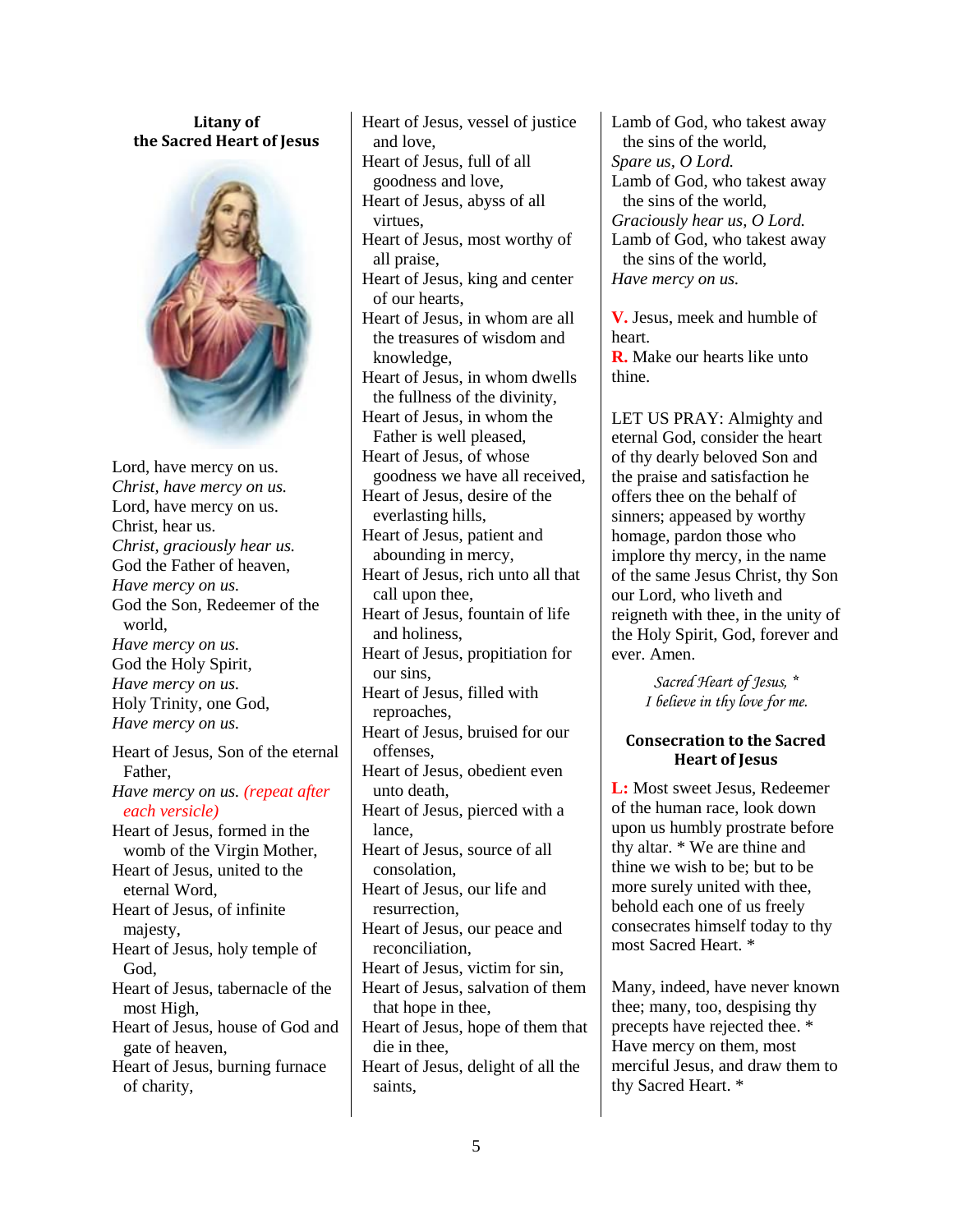Have mercy, O Lord, not only on the faithful who have never forsaken thee but also on the prodigal children who have abandoned thee. \* Grant that they may quickly return to thy Father's house lest they die of wretchedness and hunger. \*

Have mercy, O Lord, on those who are deceived by heretical opinions or whom schism keeps aloof, and call them back to the harbor of truth and unity of faith, to thy one flock and one Shepherd, that they may hail thee as Christ the King. \*

Have mercy, O Lord, on those who are involved in the darkness of idolatry and Islamism, and refuse not to draw them into the light of thy kingdom. \* Turn thine eyes of mercy toward the children of that race, once thy chosen people. \* O Jesus our Savior, of old they called down upon themselves thy blood, may it now descend upon them as a laver of redemption and life and lift the veil of darkness from their hearts. \*

Grant to thy Church, O Lord, assurance of freedom and immunity from harm. Grant peace and order to all Catholic nations, and make the earth resound from pole to pole with one cry:

**All:** Praise to the divine Heart that wrought our salvation; to it be glory and honor forever. Amen.

> *Sacred Heart of Jesus, \* thy kingdom come!*

## **Act of Reparation**

**L:** O sweet Jesus, whose overflowing love for men is requited by so much forgetfulness, negligence, and contempt, \* behold us prostrate before thy altar, eager to repair by a special act of homage the cruel indifference and injuries to which thy loving heart is everywhere subject. \*

Mindful, alas! that we ourselves have had a share in such great indignities, which we now deplore from the depths of our hearts, \* we humbly ask thy pardon and declare our readiness to atone by voluntary expiation not only for our personal offences but also for the sins of those who, straying far from the path of salvation, refuse in their obstinate infidelity to follow thee, their Shepherd and Leader, or renouncing the vows of their baptism have cast off the sweet yoke of thy law. \*

We are now resolved to expiate each and every deplorable outrage committed against thee. We are determined to make amends for the manifold offences against Christian modesty in unbecoming dress and behavior, \* for all the foul seductions laid to ensnare the feet of the innocent, for the frequent violation of the Lord's Day and other holy days, and the shocking blasphemies uttered against thee and thy saints. \*

We wish also to make amends for the insults to which thy Vicar on earth<sup>1</sup> and thy priests are

subjected, for the profanation by conscious neglect or terrible acts of sacrilege of the very sacrament of thy divine love, \* and lastly for the public crimes of nations who resist the divine rights and teaching authority of the Catholic Church, which thou hast founded. \*

Would, O divine Jesus, we were able to wash away such abominations with our blood. We now offer, in reparation for these violations of thy divine honor, the satisfaction thou didst once make on the cross to thy eternal Father and which thou dost continue to renew on our altars; \* we offer it in union with the acts of atonement of thy Virgin Mother, the angels and saints in heaven, the souls in purgatory, and the faithful on earth. And we sincerely promise to make recompense, as far as we can with the help of thy grace, for all the neglect of thy great love and for the sins we and others have committed in the past. \* Henceforth we will live a life of unwavering faith, of purity of conduct, of perfect observance of the precepts of the gospel. \* We promise to the best of our power to prevent others from offending thee and to teach the Catholic faith to all who sincerely ask about it. \*

O loving Jesus, through the intercession of the Blessed Virgin Mary, our model in reparation, deign to receive the voluntary offering we make of this act of expiation; \* and by the crowning gift of perseverance, keep us faithful unto death in our duty and the allegiance we owe to thee so that we may all one day come to that happy home

l <sup>1</sup> When the Holy See is vacant, replace the words "thy Vicar on earth" with "the Papacy."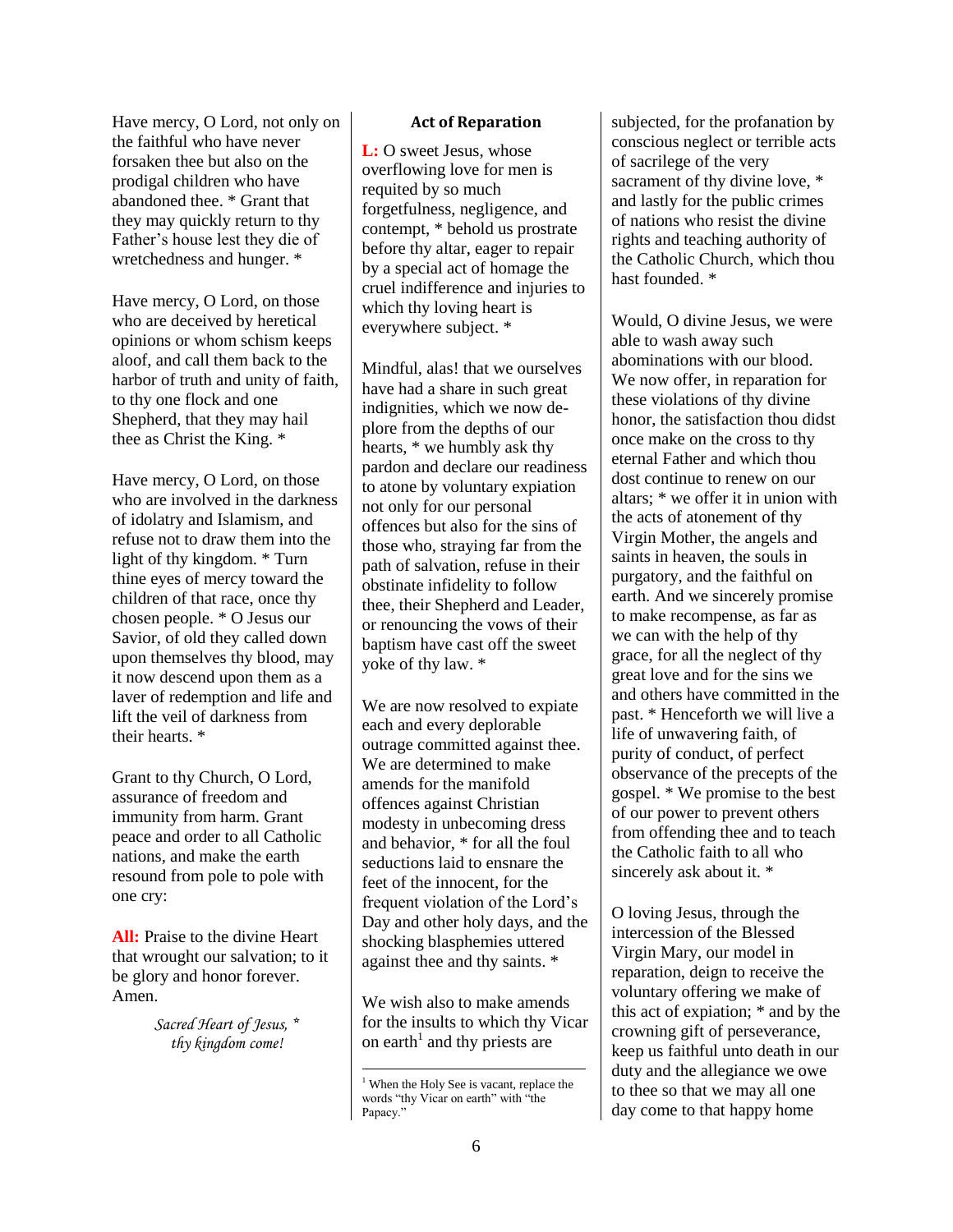where thou with the Father and the Holy Spirit livest and reignest, God, forever and ever. Amen.

*Praise and adoration ever more be given \* to the Most Holy Sacrament.* 

## **The Holy Rosary**

*Apostles' Creed; [Our Father;] 3 Hail Mary's; Glory Be.* 

The First Sorrowful Mystery: The Agony of Jesus in the Garden



**L:** "My soul is sorrowful unto death!" O divine sadness of Jesus, who savest the world and preparest for us the joys of paradise, heal all our sorrows; accept our sorrow for having so greatly offended the Lord our God!

*[Our Father;] 10 Hail Mary's; Glory Be.* 

## **STAND**

The Second Sorrowful Mystery: Jesus Is Scourged at the Pillar



**L:** "My people, what have I done to you? Wherein have I offended you? Laden with my gifts, you scourge me like the least of slaves." O Jesus, forgive the excesses of impiety against the Catholic Church, thy mystic body!

*[Our Father;] 10 Hail Mary's; Glory Be.* 

The Third Sorrowful Mystery: Jesus Is Crowned with Thorns



**L:** O Jesus, sated with outrages in this Mystery, with what eloquence dost thou not show us that lifted up from earth we ever return to it again! May this divine lesson abolish our pride!

*[Our Father;] 10 Hail Mary's; Glory Be.* 

## The Fourth Sorrowful Mystery: Jesus Carries His Cross



**L:** "They forced the Cyrenean to take up Jesus' cross." Each day we also receive our crosses from thy hand. O Jesus, grant that we may carry them, not by force but for love.

*[Our Father;] 10 Hail Mary's; Glory Be.* 

## KNEEL

The Fifth Sorrowful Mystery: Jesus Dies on the Cross



**L:** "Behold thy Mother!" I thank thee, O my Savior, for this admirable gift, this last will of thy love. Grant that I may respond to it by a generous love toward thy afflicted Mother.

*[Our Father;] 10 Hail Mary's; Glory Be.*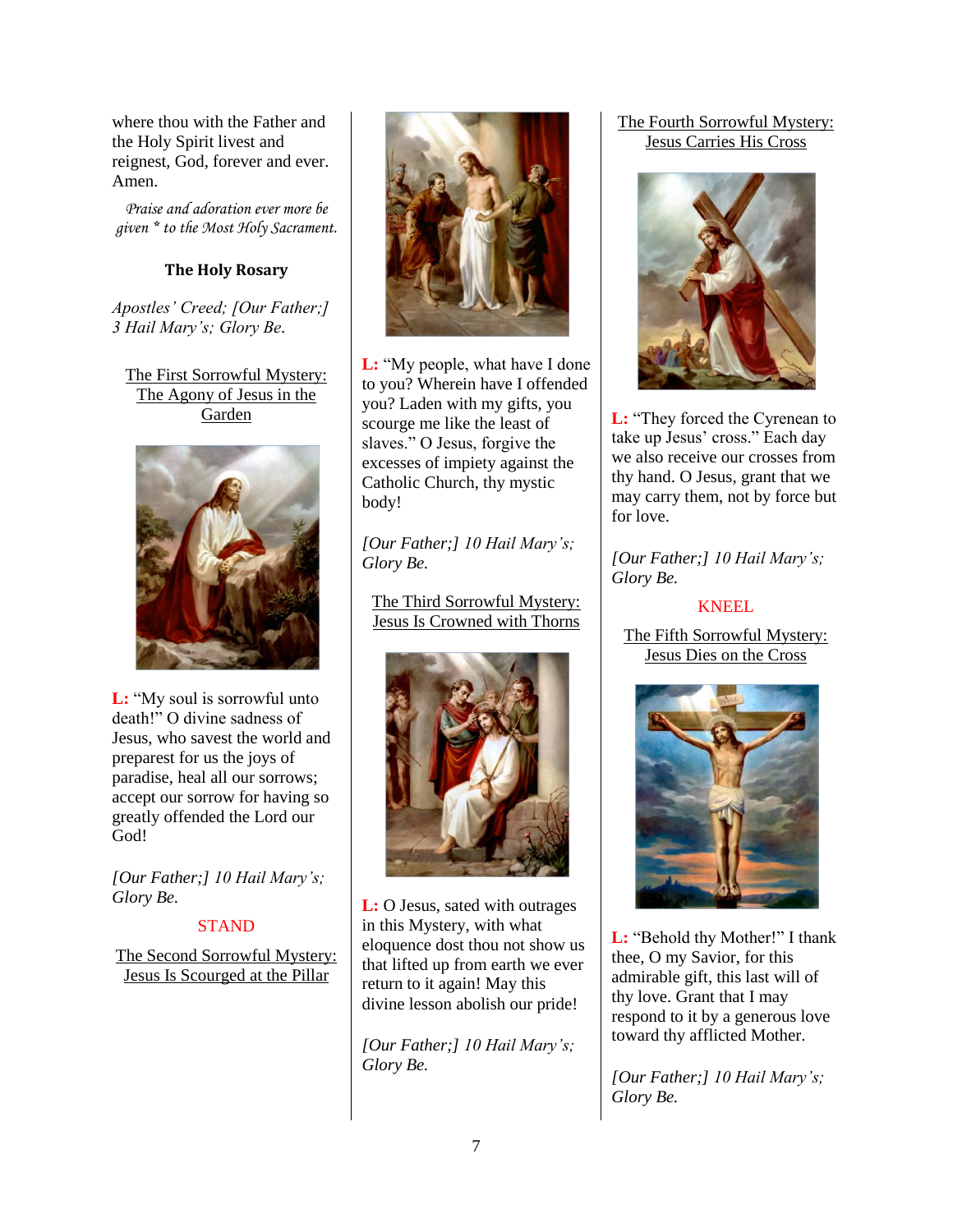#### Hail, Holy Queen

Hail, holy Queen, Mother of mercy, hail our life, our sweetness, and our hope! To thee do we cry, poor banished children of Eve. To thee do we send up our sighs, mourning and weeping in this valley of tears. Turn then, most gracious advocate, thine eyes of mercy toward us; and after this our exile show unto us the blessed fruit of thy womb, Jesus. O clement, O loving, O sweet Virgin Mary!

**V.** Pray for us, O holy Mother of God.

**R.** That we may be made worthy of the promises of Christ.

LET US PRAY: O God, whose only-begotten Son by his life, death, and resurrection has purchased for us the rewards of everlasting life, grant, we beseech thee, that by meditating upon these mysteries of the most holy Rosary of the Blessed Virgin Mary, we may imitate what they contain and obtain what they promise. Through the same Christ our Lord. Amen.

St. Michael the Archangel, defend us in battle, be our protection against the wickedness and snares of the devil. May God rebuke him, we humbly pray; and do thou, O Prince of the heavenly host, by the power of God, cast into hell Satan and all the evil spirits who prowl about the world seeking the ruin of souls. Amen.

## *Then recite the following three times,*

**V.** Most Sacred Heart of Jesus. **R.** Have mercy on us.

#### *Lord, I thank thee \* that thou didst die on the cross for my sins.*

#### **To the Queen of the Most Holy Rosary**

**L:** O Queen of the most holy Rosary, in these times of brazen impiety show again thy power with the signs which accompanied thy victories of old; \* and from the throne where thou art seated, dispensing pardon and grace, in pity watch over the Church of thy Son, his Vicar, $<sup>2</sup>$  and every order of the</sup> clergy and laity suffering in grievous warfare. \*

Hasten, O powerful destroyer of heresy, hasten the hour of mercy, seeing that the hour of judgment is daily challenged by innumerable offences. \* Obtain for me, kneeling suppliant in thy presence, the grace which may enable me to live a holy life on earth and to obtain everlasting happiness with the just in heaven, \* whilst with the faithful throughout the world, O Queen of the most holy Rosary, I salute thee and cry out:

**All:** Queen of the most holy Rosary, pray for us!

*Sacred Heart of Jesus, \* I give myself to thee through Mary.* 

#### **To Jesus Abandoned**

**L:** With Mary Immaculate let us adore, thank, implore, and console the most beloved and sacred heart of Jesus in the Blessed Sacrament. \*

O divine Jesus, lonely in so many tabernacles without visitor

l

or worshipper, I offer thee my poor heart. May its every throb be an act of love for thee. \* Thou art always watching beneath the sacramental veils; in thy love thou dost never sleep and thou art never weary of thy vigil for sinners. \* O lonely Jesus, may the flame of my heart burn and beam always in company with thee.

**All (sing):** O Sacrament most holy, O Sacrament divine! All praise and all thanksgiving be every moment thine!

<sup>2</sup> When the Holy See is vacant, replace the words "his Vicar" with "the Papacy."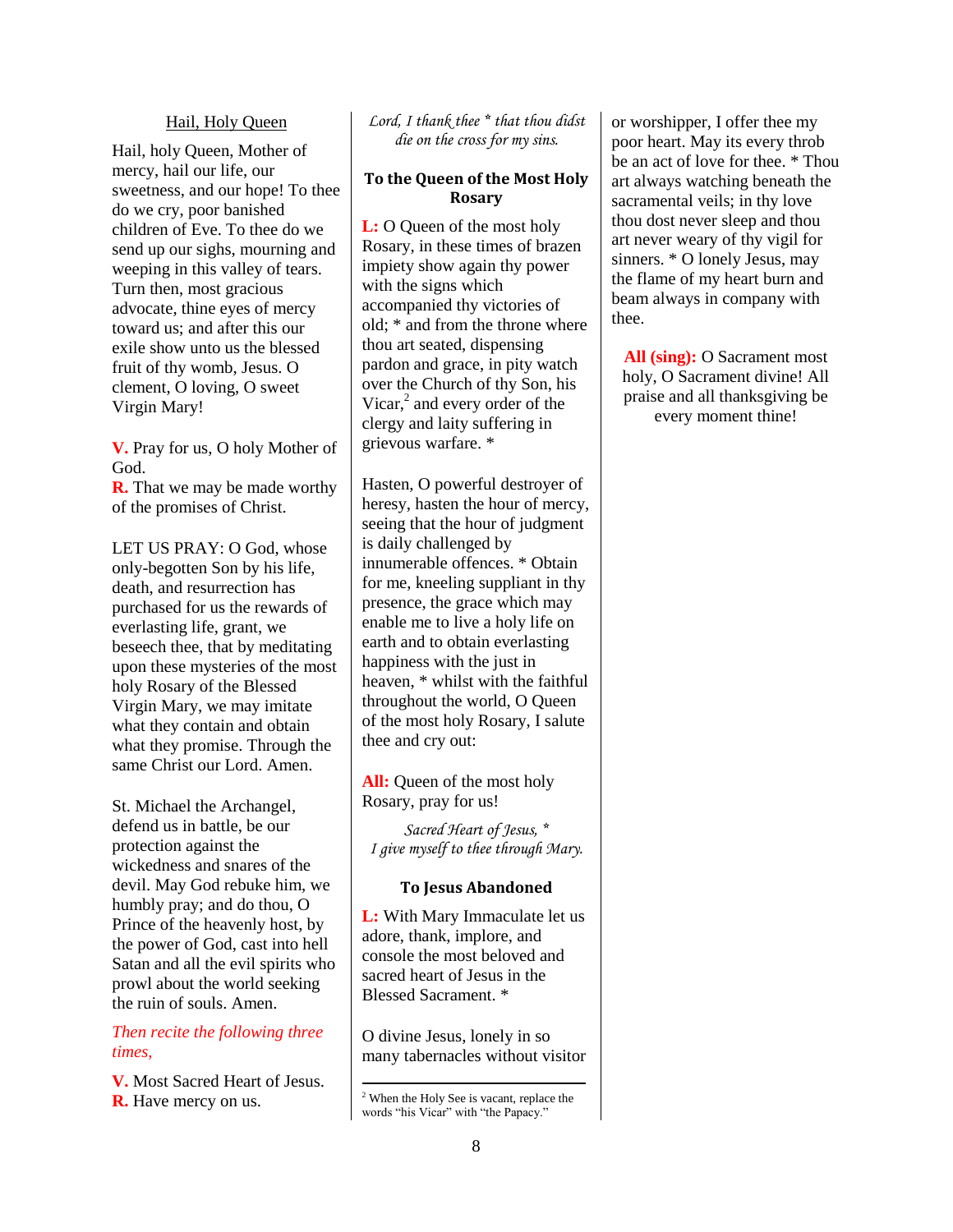**Veneration of the Thorn-Crowned Head of the Savior**



**L:** And platting a crown of thorns, they put it upon his head. They began to spit upon him, and they gave him blows. Others smote his face and said: "Prophesy, who is it that struck thee?" \*

O holy Redeemer! Thou art clothed with a scarlet cloak, a reed is placed in thy hands for a scepter, and the sharp points of a thorny crown are pressed into thy adorable head. \*

My soul, thou canst never imagine the sufferings, the insults and indignities offered to our blessed Lord during this scene of pain and mockery. \*

The apostate Jews mock thee; I salute thee and offer thee supreme homage as King of heaven and earth, the Redeemer of the world, the eternal Son of the living God. \*

O my afflicted Savior! O King of the world, thou art ridiculed as a mock king. I believe in thee and adore thee as the King of kings and Lord of lords, as the

supreme Ruler of heaven and earth. \*

O Jesus! I devoutly venerate thy sacred head pierced with thorns, struck with a reed, overwhelmed with pain and derision. \*

I adore thy precious blood flowing from thy bleeding wounds. To thee be all praise, all thanksgiving, and all love for evermore. \*

O meek Lamb, victim for sin! May thy thorns penetrate my heart with fervent love, that I may never cease to adore thee as my God, my King, and my Savior.

**L.** Behold, O God our protector. **R.** And look upon the face of thy Christ.

**L:** Let us pray: O my beloved Savior, at sight of thy most holy face disfigured by suffering, at sight of thy Sacred Heart so full of love, I cry out: "Lord Jesus, imprint on my heart thy sacred wounds so that I may read therein sorrow and love: sorrow, to endure every sorrow for thee; love, to love nothing more than thee."

## **All:** Amen.

*We adore thee, O Christ, and we praise thee \* because by thy holy cross thou hast redeemed the world.* 

## **To Our Lord on the Cross**

**L:** My crucified Jesus, mercifully accept the prayer which I now make to thee for help in the moment of my death, when at its approach all my senses shall fail me. \*

When, therefore, O sweetest Jesus, my weary and downcast eyes can no longer look up to thee, be mindful of the loving gaze which I now turn to thee, and have mercy on me. \*

When my parched lips can no longer kiss thy most sacred wounds, remember then those kisses which I now imprint on thee, and have mercy on me. \*

When my cold hands can no longer embrace thy cross, forget not the affection with which I embrace it now, and have mercy on me. \*

And when at length my swollen and lifeless tongue can no longer speak, remember that I called upon thee now:

**All:** Jesus, Mary, Joseph, to thee I commend my soul. Amen.

*Eternal Father, I offer thee the wounds of our Lord Jesus Christ \* to heal the wounds of our souls.* 

## **Devotion in Honor of the Five Holy Wounds**

**L:** Most loving Savior of my soul, as I kneel before thee, who art crucified on the cross, my conscience tells me that it is I who have nailed thee to that cross with these hands of mine as often as I have fallen into mortal sin, wearying thee with my monstrous ingratitude. \*

My God, my chief and most perfect good, worthy of all my love, seeing thou hast ever loaded me with blessings, I cannot now undo my sins as I would most willingly, \* but I can and will loathe them, grieving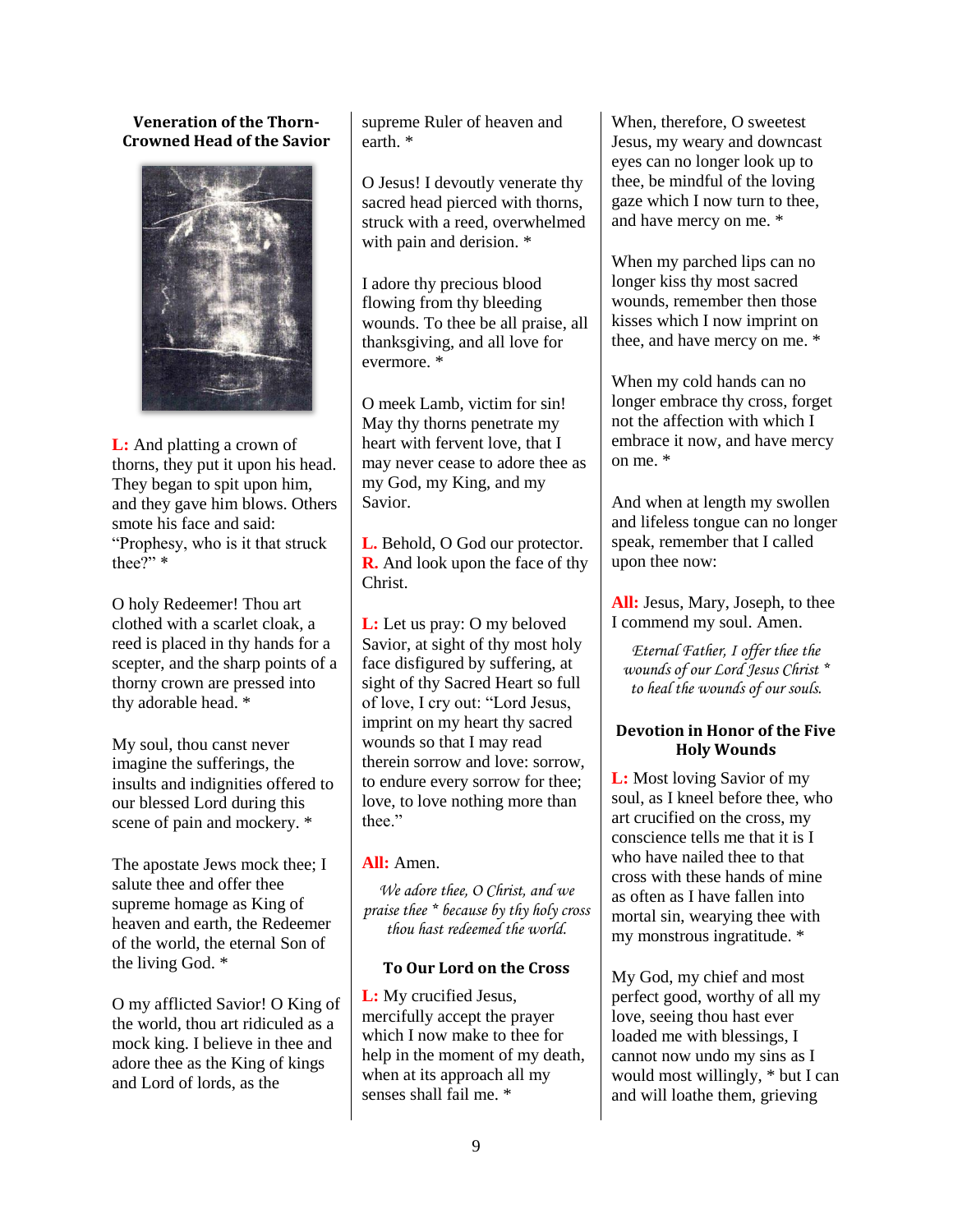greatly for having offended thee who art infinite goodness. \* And now, kneeling at thy feet, I will try at least to compassionate thee, to give thee thanks, to ask of thee pardon and contrition. Wherefore with heart and lips I say:

## **To the Wound of the Left Foot**

**L:** Holy wound of the left foot of my Jesus, I adore thee! I compassionate thee, O my Jesus, for that most bitter pain which thou didst suffer. \* I thank thee for the love whereby thou wast wearied in overtaking me on the way to ruin and didst bleed amid the thorns and brambles of my sins. I offer to the Eternal Father the pain and love of thy most sacred humanity in atonement for my sins, all of which I detest with sincere and bitter contrition.

#### **To the Wound of the Right Foot**

**L:** Holy wound of the right foot of my Jesus, I adore thee! I compassionate thee, O my Jesus, for that most bitter pain which thou didst suffer. \* I thank thee for the love which pierced thee with such torture and shedding of blood in order to punish my wanderings and the guilty pleasures I have granted to my passions. \* I offer to the Eternal Father all the pain and love of thy most sacred humanity; \* and I pray unto him for grace to weep over my transgressions with burning tears and to enable me to persevere in the good which I have begun, without ever swerving again from my obedience to the commandments of my God.

## **To the Wound of the Left Hand**

**L:** Holy wound of the left hand of my Jesus, I adore thee! I compassionate thee, O my Jesus, for that most bitter pain which thou didst suffer. \* I thank thee for having, in thy love, spared me the scourges of everlasting damnation which my sins have merited. \* I offer to the Eternal Father the pain and love of thy most sacred humanity, \* and I pray him to teach me how to turn to good account my span of life and bring forth in it worthy fruits of penance and so disarm the angry justice of my God.

## **To the Wound of the Right Hand**

**L:** Holy wound of the right hand of my Jesus, I adore thee! I compassionate thee, O my Jesus, for that most bitter pain which thou didst suffer. \* I thank thee for thy graces lavished on me with such love in spite of all my miserable obstinacy. \* I offer to the Eternal Father all the pain and love of thy most sacred humanity, \* and I pray him to change my heart and its affections and make me do all my actions in accordance with the will of God.

## **To the Wound of the Sacred Side**

**L:** Holy wound in the side of my Jesus, I adore thee! I compassionate thee, O my Jesus, for the cruel insult thou didst suffer. \* I thank thee, my Jesus, for the love which suffered thy side and heart to be pierced, that the last drops of blood and water might issue forth, making my redemption to abound. \* I offer to the Eternal Father this outrage and the love of thy most sacred humanity; \* and I pray that my soul may enter once and for all into that most loving heart, eager and ready to receive the greatest sinners who repent, and from it may never more depart.

*Sweet heart of my Jesus, \* grant that I may ever love thee more and more.* 

## **STAND**

## **Prayer for an Increase of Holy Communions**

**L:** O sweet Jesus, who came into the world to give to souls the life of sanctifying grace. And to preserve and sustain us, thou didst will to be the remedy of our daily infirmities and to be our food, humbly we pray thee, by thy heart all on fire for love of us, to pour out thy Holy Spirit upon those who are unhappily in deadly sin so that they may be converted to thee, confess their sins, receive the life of sanctifying grace, and receive thee in Holy Communion along with all others who are in the state of grace. \* May they approach devoutly to thy holy altar whereby receiving thee in Holy Communion they may obtain the remission of their venial sins and punishment due to their sins, the nourishing of the life of grace in their hearts, the purifying more and more of their souls, and at last the attainment of everlasting life. Amen.

*Heart of Jesus, burning with love for us, \* inflame our hearts with love of thee.* 

KNEEL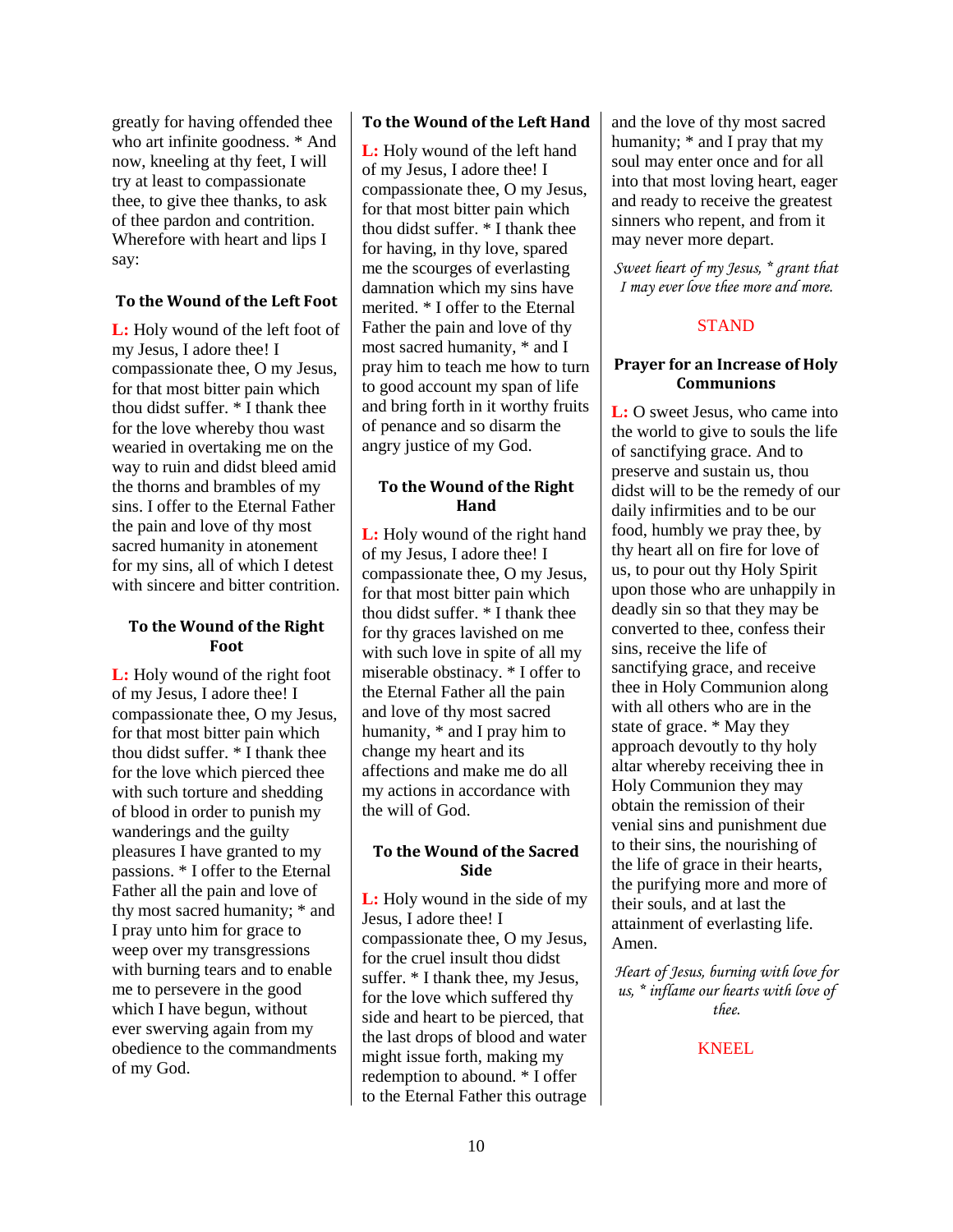## **Prayer for Those in Their Last Agony**

**L:** O most merciful Jesus, lover of souls, I pray thee, by the agony of thy most Sacred Heart and by the sorrows of thy Immaculate Mother, grant sinners who are now in their last agony the grace of conversion if they are not of the faithful and the grace of penitence if they are of the faithful who are guilty of mortal sin. \* And cleanse in thy most precious blood those who cooperate with thy grace. Amen.

*Heart of Jesus agonizing, \* have mercy on the dying. All: Jesus, Mary, Joseph!* 

*Omit the following prayer when the Holy See is vacant or read Number 2 instead of Number 1 if there is a non-pope ruler.*

## **Prayer for the Holy Father**

**L:** O God, the Shepherd and Ruler of all the faithful, look down with favor upon thy servant, **N.**, who has been appointed [1. the supreme pastor of thy Church] [2. the ruler of thy Catholic Church]. \* Grant, we beseech thee, that both his word and example may benefit those over whom he has been placed so that together with the flock entrusted to his care he may attain unto life everlasting, through Christ our Lord. Amen.\*

Most Sacred Heart of Jesus, pour the fullness of thy blessings upon thy Holy Catholic Church, [1. the Pope] [2. our spiritual ruler], and all the clergy. \* Bless the faithful. Grant perseverance to the just, mercy to the penitents and catechumens, conversion to sinners, and enlightenment to unbelievers. Assist the dying,

[deliver the souls in purgatory,] and extend over hearts the gentle dominion of thy love. Amen.

*Lord Jesus, shelter our [1. Holy Father the Pope] [2. spiritual ruler] under the protection of thy Sacred Heart. \* Be thou his light, his strength, and his consolation*.

## **Prayer for Peace**

**L:** Lord, make me an instrument of thy peace! Where there is unrighteous hatred – let me sow love, \* Where there is injury – pardon,  $*$ Where there is doubt  $-$  faith,  $*$ Where there is despair – hope,  $*$ Where there is darkness– light,  $*$ Where there is sadness  $-$  joy.  $*$ 

O divine Master, grant that I may not so much seek To be consoled – as to console, \* To be understood – as to understand,\* To be loved – as to love,  $*$ For it is in giving – that we receive, \* It is in pardoning – that we are pardoned, \* It is in dying – that we are born to everlasting life.

 $\mathbf{\Phi}$  By the sign of the holy cross, \* deliver us from our enemies, O our God!

## **[Prayer for Mercy for the Holy Souls in Purgatory]**

**L:** Have mercy, O gentle Jesus, on the souls detained in purgatory. Thou who for their ransom didst take upon thyself our human nature and suffer the most cruel death, \* pity their sighs and tears shed when they raise their longing eyes toward thee; and by virtue of thy Passion, cancel the penalty due to their sins. \* May thy blood, O tender Jesus, thy precious blood, descend into purgatory to solace and refresh those who there languish in captivity. \* Reach forth thy hand to them and lead them into the realms of refreshment, light, and peace. Amen.

# *Optional:*

**L:** Everlasting rest grant unto **N**., O Lord.

**R:** And let perpetual light shine upon him.

**L:** May he rest in peace.

**R:** Amen.

*Divine heart of Jesus, \* convert sinners, save the dying, set free the holy souls in purgatory.* 

## **Prayer for Our Daily Neglects**

**L:** Eternal Father, I offer thee the Sacred Heart of Jesus with all its love, suffering, and merits:

**All:** First – To expiate all the sins I have committed this day and during all my life.

**L.** Glory be to the Father, and to the Son, and to the Holy Spirit. **R.** As it was in the beginning, is now, and ever shall be, forever and ever. Amen.

**All:** Second – To purify the good I have done badly this day and during all my life.

**L.** Glory be to the Father, and to the Son, and to the Holy Spirit. **R.** As it was in the beginning, is now, and ever shall be, forever and ever. Amen.

**All:** Third – To supply for the good I ought to have done and have neglected this day and during all my life.